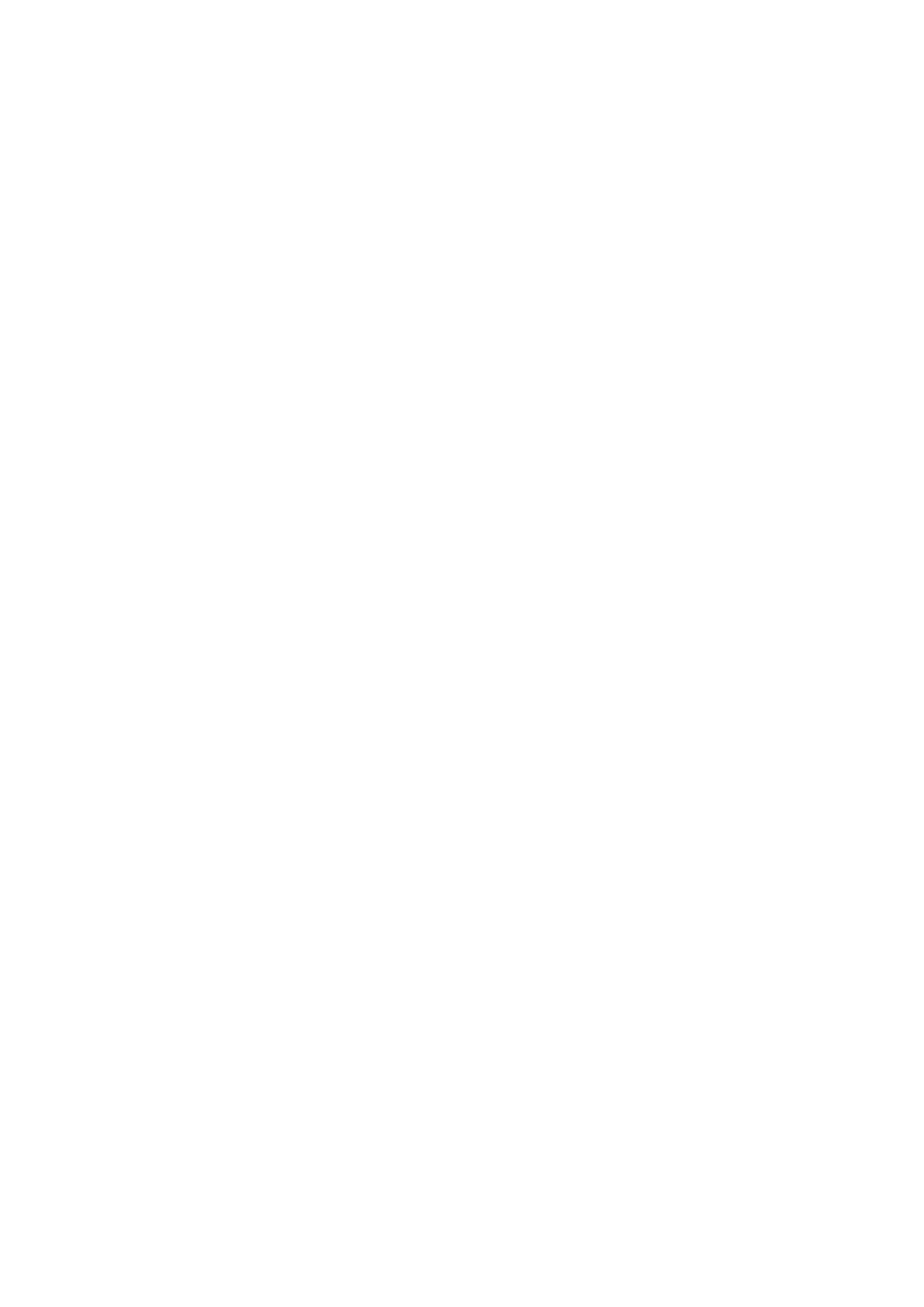Western Australia

# **Letters Patent Relating to the Office of Governor of the State of Western Australia 1986**

## **Contents**

| Ι.      | Revocation of existing Letters Patent and            |                                                      |  |
|---------|------------------------------------------------------|------------------------------------------------------|--|
|         | Instructions                                         | 3                                                    |  |
| II.     | <b>Constitution of Office of Governor</b>            |                                                      |  |
| III.    | Powers and functions of Governor                     |                                                      |  |
| IV.     | <b>Public Seal</b>                                   |                                                      |  |
| V.      | Appointment of Governor                              | $\begin{array}{c} 3 \\ 3 \\ 3 \\ 3 \\ 3 \end{array}$ |  |
| VI.     | <b>Executive Council</b>                             |                                                      |  |
| VII.    | $\overline{3}$<br>Appointment of Executive Council   |                                                      |  |
| VIII.   | Governor to preside over Executive Council           |                                                      |  |
| IX.     | Quorum for Executive Council                         |                                                      |  |
| $X_{-}$ | <b>Constitution of Office of Lieutenant-Governor</b> | 4                                                    |  |
| XI.     | Administration of government during vacancy, etc.    | 4                                                    |  |
| XII.    | Interpretation of Clause XI                          |                                                      |  |
| XIII.   | Administrator                                        | 5                                                    |  |
| XIV.    | Powers and functions of Administrator                | 5                                                    |  |
| XV.     | Appointment of Lieutenant-Governor and               |                                                      |  |
|         | Administrator                                        | 5                                                    |  |
| XVI.    | Appointment of deputy of the Governor                | 5                                                    |  |
| XVII.   | Oaths to be taken by Governor,                       |                                                      |  |
|         | Lieutenant-Governor and Administrator                | 5                                                    |  |
| XVIII.  | Oaths to be taken by deputy of the Governor          | 6                                                    |  |
| XIX.    | Oaths to be taken by members of Executive            |                                                      |  |
|         | Council                                              | 6                                                    |  |
| XX.     | Existing Commissions to continue                     | 6                                                    |  |
| XXI.    | Publication of Letters Patent, etc.                  | 6                                                    |  |
| XXII.   | Reservation of power to revoke, alter or amend       | 7                                                    |  |
| XXIII.  | <b>Commencement of Letters Patent</b>                | 7                                                    |  |
|         |                                                      |                                                      |  |

As at 10 Nov 1998 Version 00-a0-12 Page i Published on www.legislation.wa.gov.au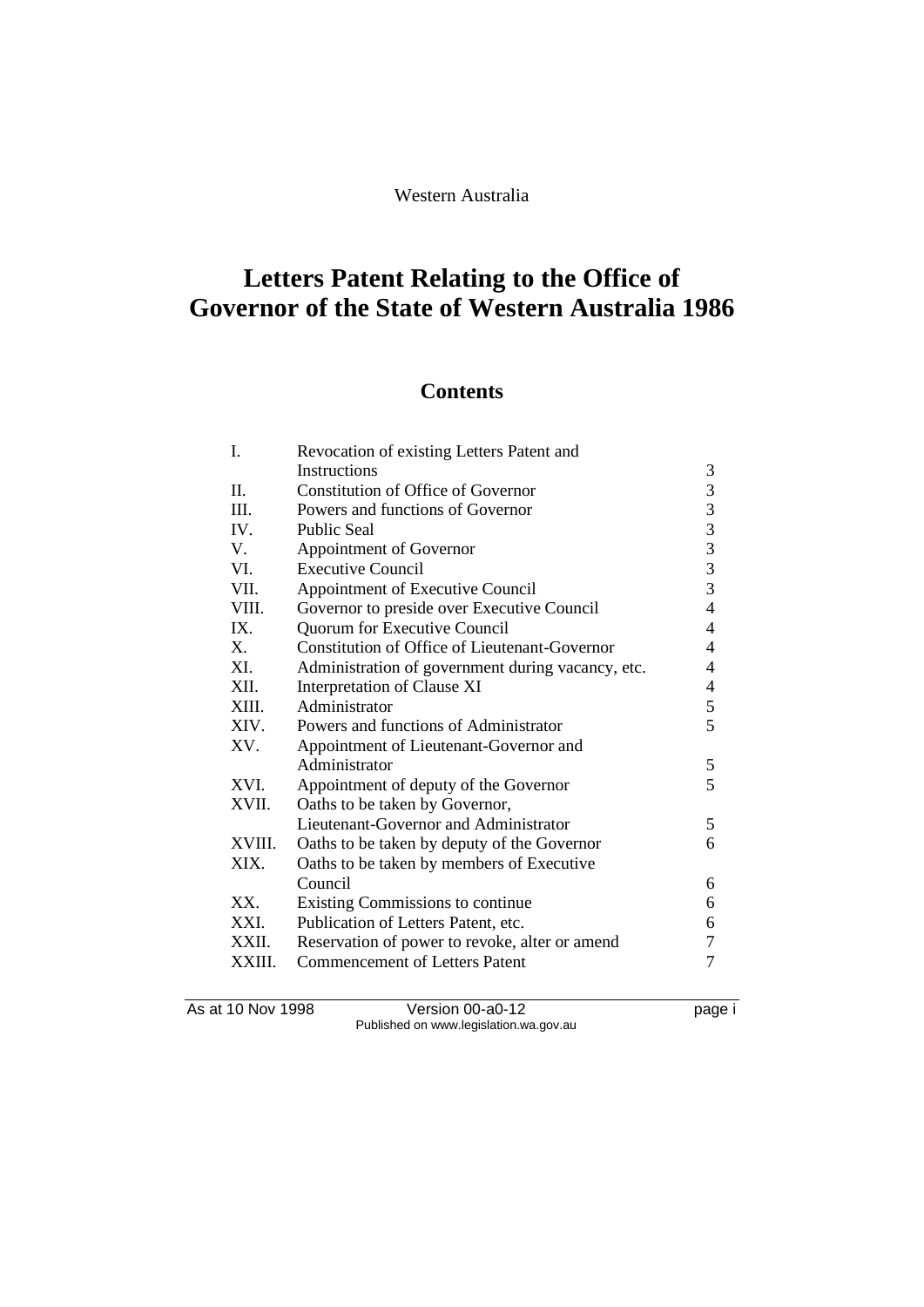#### *Letters Patent Relating to the Office of Governor of the State of Western Australia 1986*

**Contents** 

**Notes** Compilation table 8

page ii Version 00-a0-12 As at 10 Nov 1998 Published on www.legislation.wa.gov.au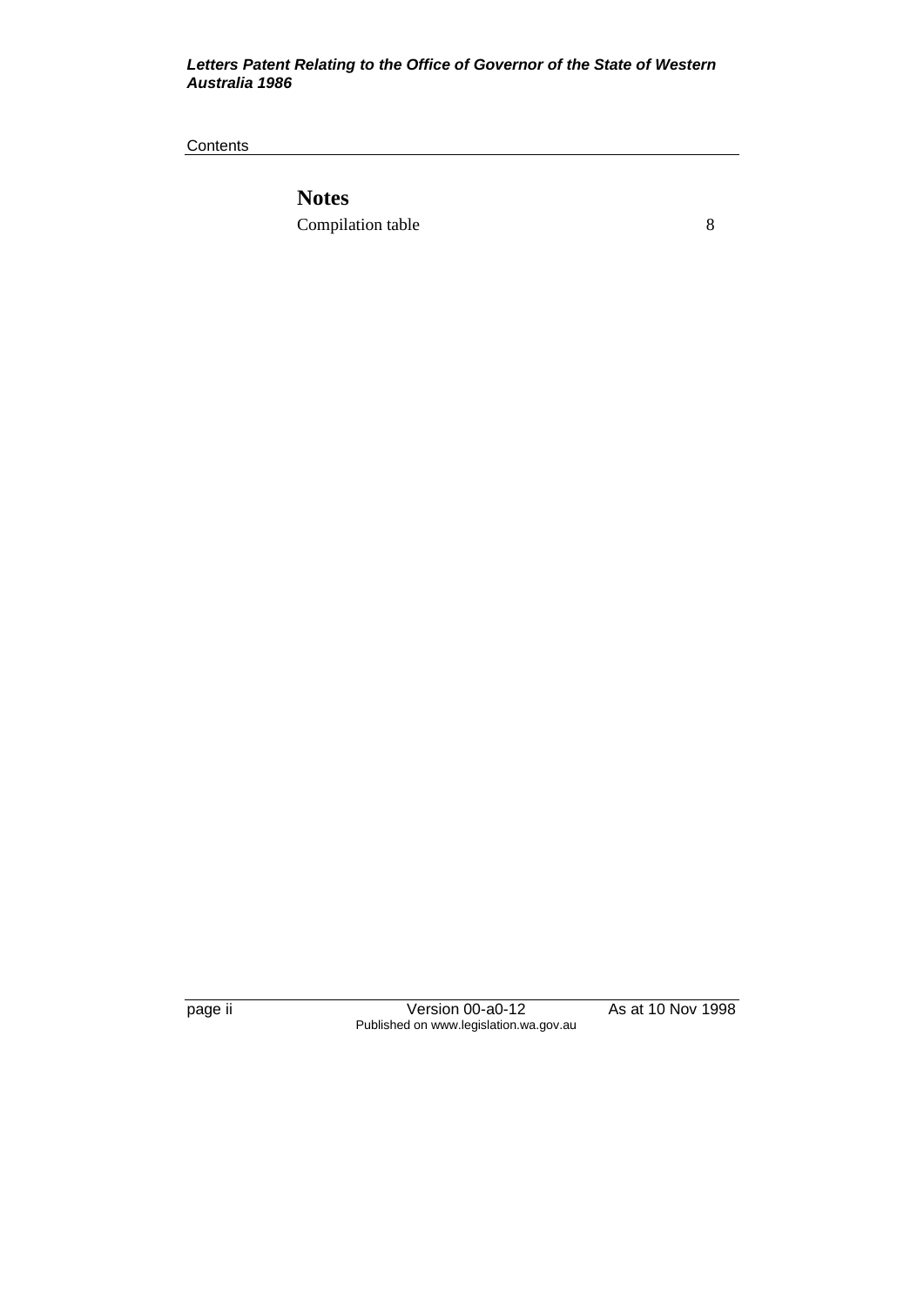Western Australia

## **Letters Patent Relating to the Office of Governor of the State of Western Australia 1986**

#### LETTERS PATENT RELATING TO THE OFFICE OF GOVERNOR OF THE STATE OF WESTERN AUSTRALIA.

Dated 14th February, 1986.

ELIZABETH THE SECOND, by the Grace of God of the United Kingdom of Great Britain and Northern Ireland and of Our other Realms and Territories Queen, Head of the Commonwealth, Defender of the Faith.

TO ALL TO WHOM THESE PRESENTS SHALL COME, GREETING!

WHEREAS, by Letters Patent dated the 29th October, 1900 and by the *Constitution Act, 1889* of the State of Western Australia provision was made in relation to the office of Governor of the State of Western Australia and its Dependencies extending from the parallel of thirteen degrees thirty minutes South latitude, to West Cape Howe in the parallel of thirty-five degrees eight minutes South latitude, and from the Hartog's Island on the Western Coast, in longitude one hundred and twelve degrees fifty-two minutes to one hundred and twenty-nine degrees East longitude, reckoning from the meridian of Greenwich, including all the islands adjacent in the Indian and Southern Oceans within the latitudes aforesaid of thirteen degrees thirty minutes South, and thirty-five degrees eight minutes South, and within the longitudes aforesaid of one hundred and twelve degrees fifty-two minutes, and one hundred and twenty-nine degrees East from the said meridian of Greenwich:

And whereas by the *Australia Act 1986* of the Commonwealth of Australia. provision is made in relation to the office of the Governor of

As at 10 Nov 1998 Version 00-a0-12 Page 1 Published on www.legislation.wa.gov.au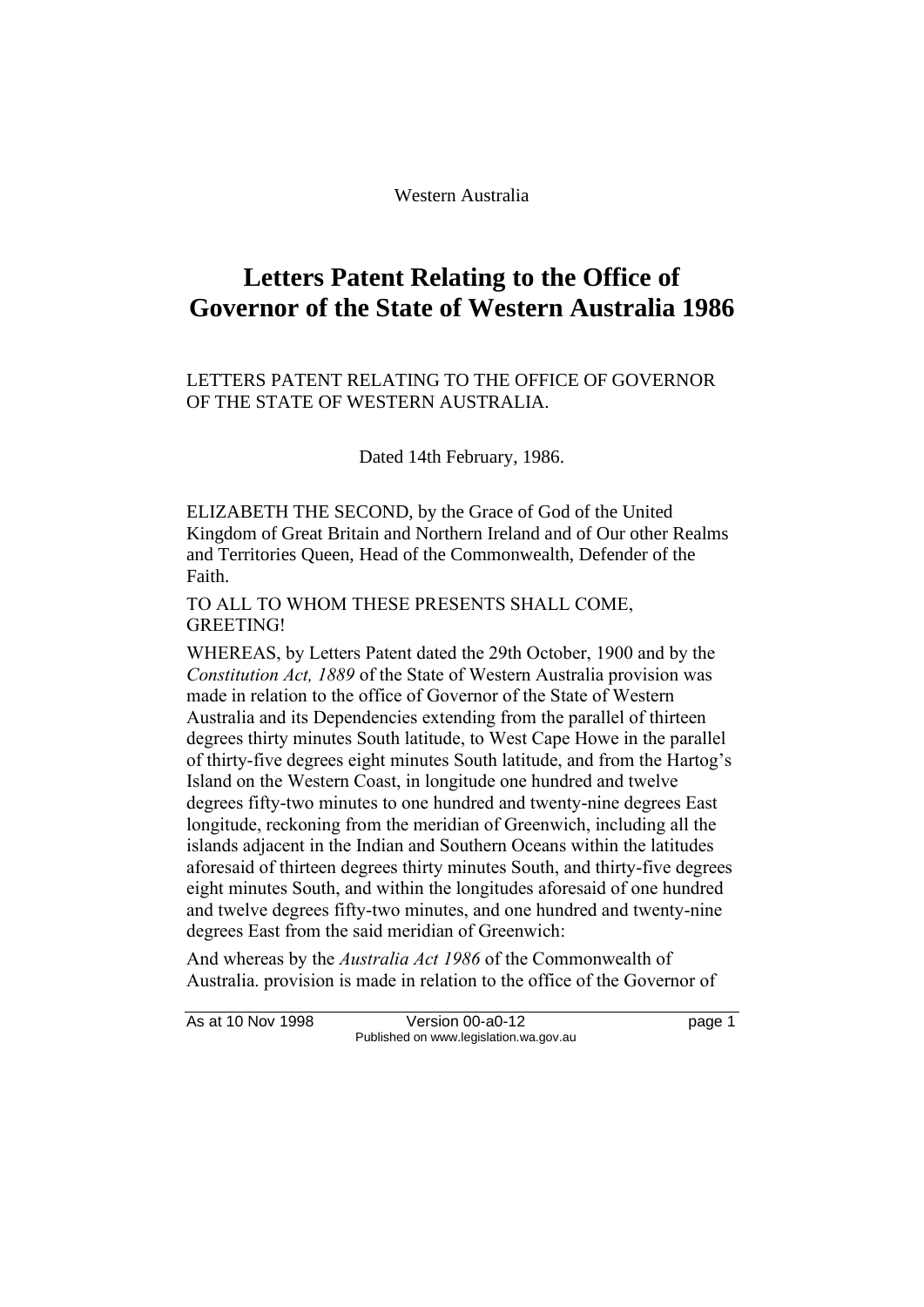the State of Western Australia and corresponding provision will also be made in the Act which is expected to result from the Australia Bill at present before Parliament in the United Kingdom (which Acts are hereinafter together referred to as "the Australia Acts");

And whereas We desire to make new permanent provisions relating to the office, of Governor of the State of Western Australia and for persons appointed to administer the government of the State:

Now Know Ye that We do hereby declare Our Will and Pleasure, and direct and ordain as follows:-

page 2 Version 00-a0-12 As at 10 Nov 1998 Published on www.legislation.wa.gov.au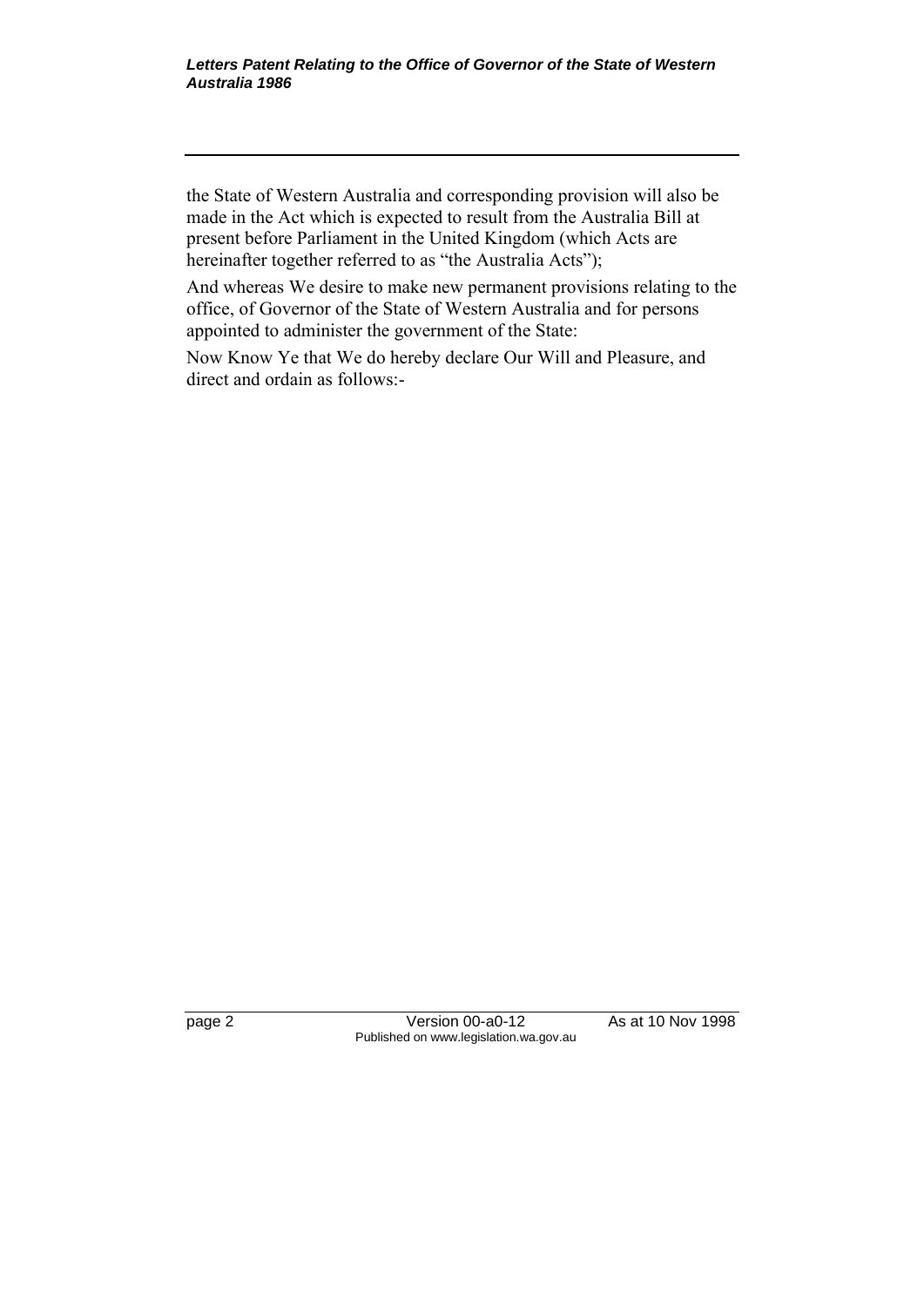**r. I**

#### **I. Revocation of existing Letters Patent and Instructions**

The Letters Patent dated the 29th October 1900, and Our Instructions to the Governor dated the 29th October 1900 are revoked.

#### **II. Constitution of Office of Governor**

There shall be a Governor of the State of Western Australia who shall be Our representative in the State.

## **III. Powers and functions of Governor**

The Governor shall have and may exercise all the powers and functions which belong to the office of Governor or are to be performed by the Governor whether conferred by these Our Letters Patent, a law in force in the State or otherwise, including the power to constitute and appoint such Ministers, Judges, Magistrates, justices of the Peace and other necessary officers as may be lawfully constituted or appointed by Us.

#### **IV. Public Seal**

The Governor shall keep the Public Seal of the State for sealing all instruments required to bear the Seal.

## **V. Appointment of Governor**

The appointment of a person to the office of Governor shall be during Our Pleasure by Commission under Our Sign Manual.

#### **VI. Executive Council**

There shall be an Executive Council to advise the Governor in the government of the State.

## **VII. Appointment of Executive Council**

The members of the Executive Council shall be appointed by the Governor under the Public Seal of the State and shall hold office during the Governor's pleasure.

As at 10 Nov 1998 Version 00-a0-12 Page 3 Published on www.legislation.wa.gov.au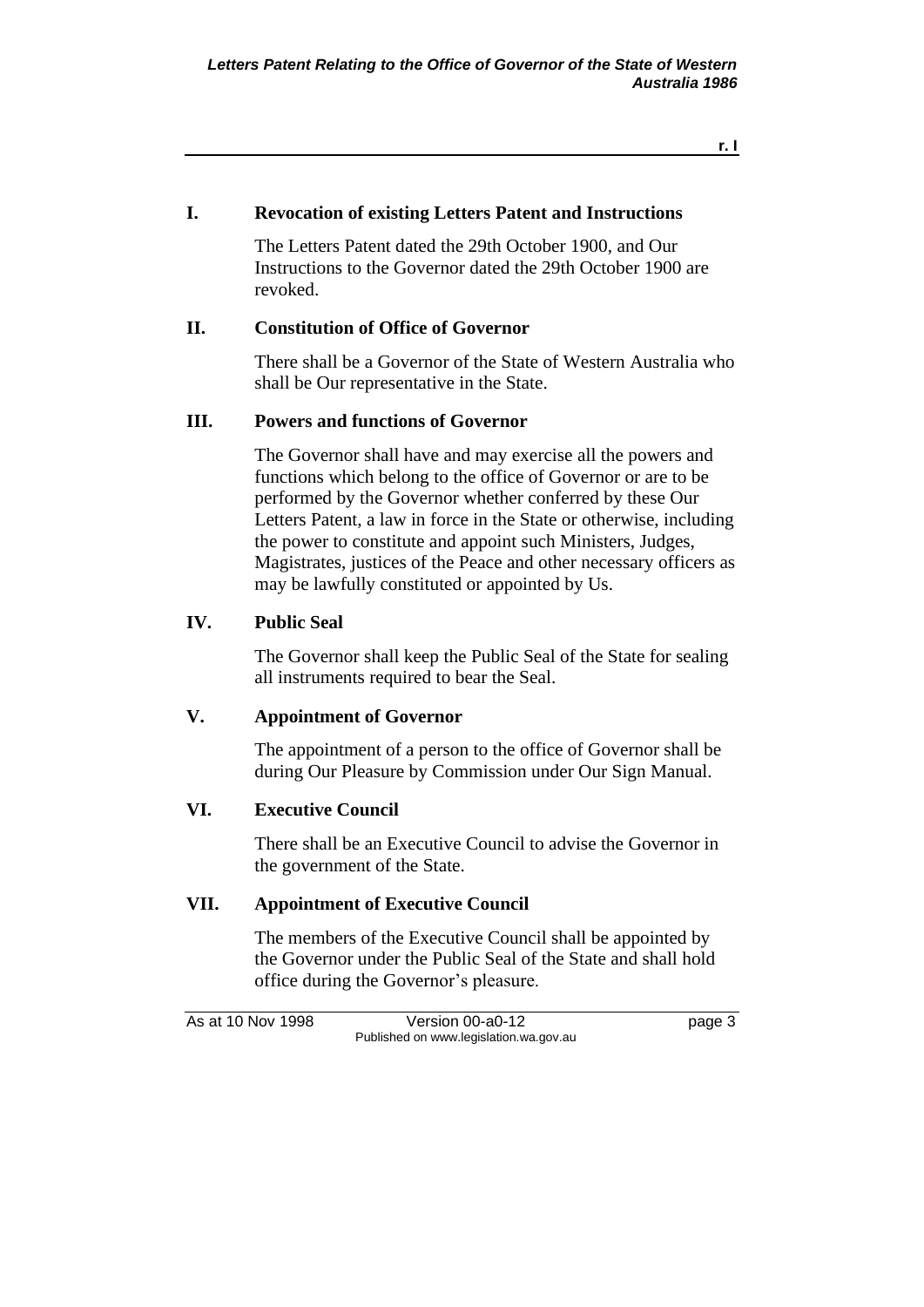#### **r. VIII**

## **VIII. Governor to preside over Executive Council**

The Governor shall preside at meetings of the Executive Council but if the Governor is unable to preside the member appointed by the Governor to preside, or in the absence of such member, the senior member in order of appointment actually present, shall preside.

## **IX. Quorum for Executive Council**

A meeting of the Executive Council shall not proceed unless it has been convened by the Governor and at least two members other than the Governor or any member presiding are present. The governor shall convene a meeting of Executive Council if so advised by the Premier or Acting Premier.

## **X. Constitution of Office of Lieutenant-Governor**

There may be a Lieutenant-Governor of the State of Western Australia.

## **XI. Administration of government during vacancy, etc.**

An Administrator shall administer the government of the State if and so long as there is a vacancy in the office of Governor or the Governor is administering the government of the Commonwealth of Australia or, not having appointed a deputy under Clause XVI, is unable to act as Governor or is on leave or is absent from the State.

## **XII. Interpretation of Clause XI**

For the purpose of Clause XI —

- (a) there shall be deemed to be a vacancy in the office of Governor if the Governor vacates the office, and
- (b) the Governor is not absent from the State whilst temporarily off the coast of the State.

page 4 Version 00-a0-12 As at 10 Nov 1998 Published on www.legislation.wa.gov.au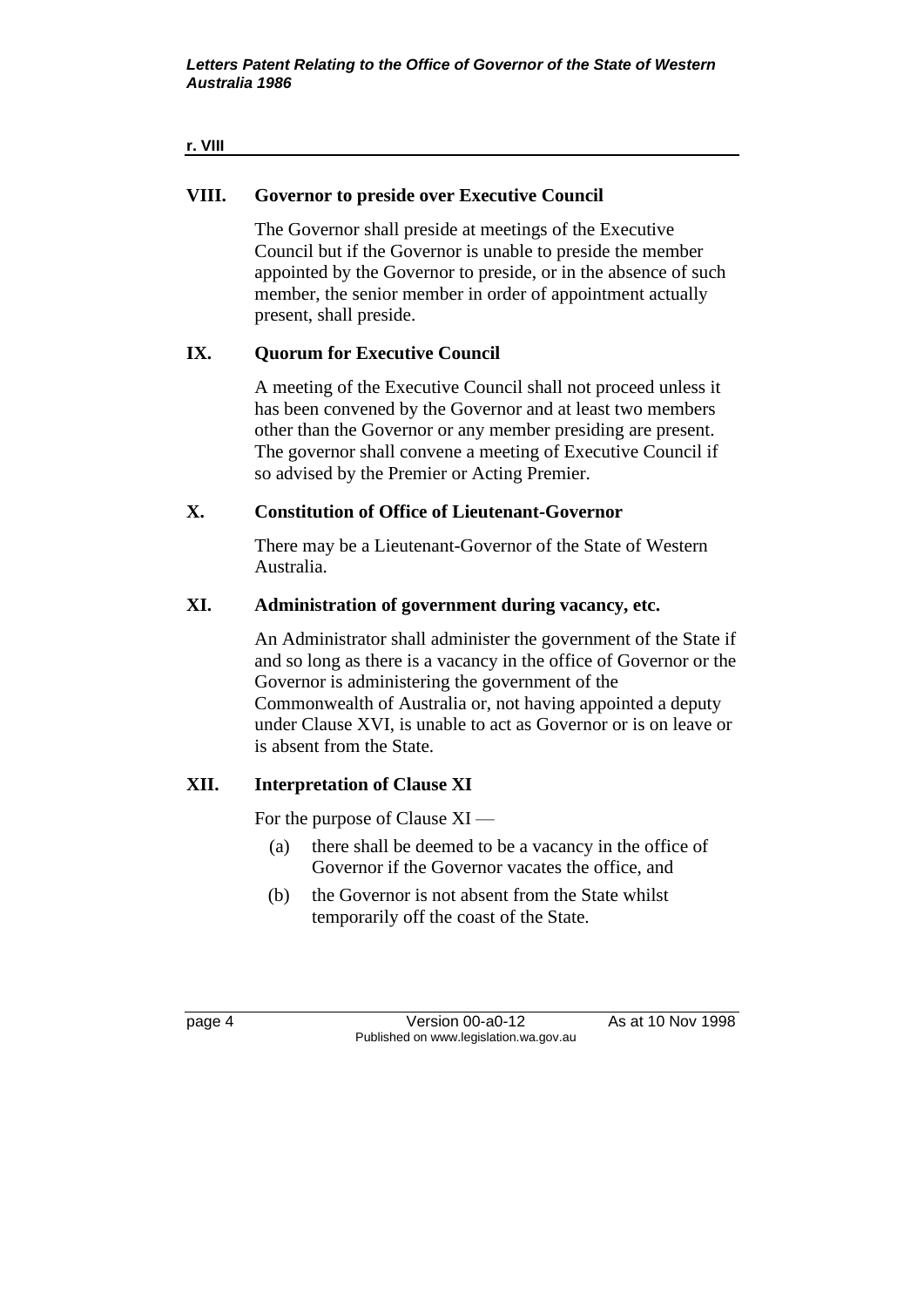## **XIII. Administrator**

The Lieutenant-Governor shall be the Administrator, but if there is no Lieutenant-Governor or if the Lieutenant-Governor is unable to act as Administrator or is absent from the State then the Chief Justice of Western Australia or the next most senior Judge present in the State and able to act shall be the Administrator.

## **XIV. Powers and functions of Administrator**

Whilst administering the government of the State the Administrator shall have and may perform and exercise the powers and functions of the Governor.

## **XV. Appointment of Lieutenant-Governor and Administrator**

The appointment of a Lieutenant-Governor and of an Administrator shall be during Our Pleasure by Commission under Our Sign Manual.

## **XVI. Appointment of deputy of the Governor**

The Governor with the consent of the Executive Council may appoint the Lieutenant-Governor, or if there is no Lieutenant-Governor or if the Lieutenant-Governor is unable to act or is absent from the State then the Chief Justice of Western Australia or the next most senior Judge present in the State and able to act to be the deputy of the Governor and in that capacity to perform and exercise for a period not exceeding 6 weeks some or all of the powers and functions of the Governor. The appointment of a deputy of the Governor shall not affect the capacity of the Governor to exercise the powers and functions of the office of Governor.

## **XVII. Oaths to be taken by Governor, Lieutenant-Governor and Administrator**

Before assuming office a person appointed to be Governor or Lieutenant-Governor, and before assuming the administration of

As at 10 Nov 1998 Version 00-a0-12 Page 5 Published on www.legislation.wa.gov.au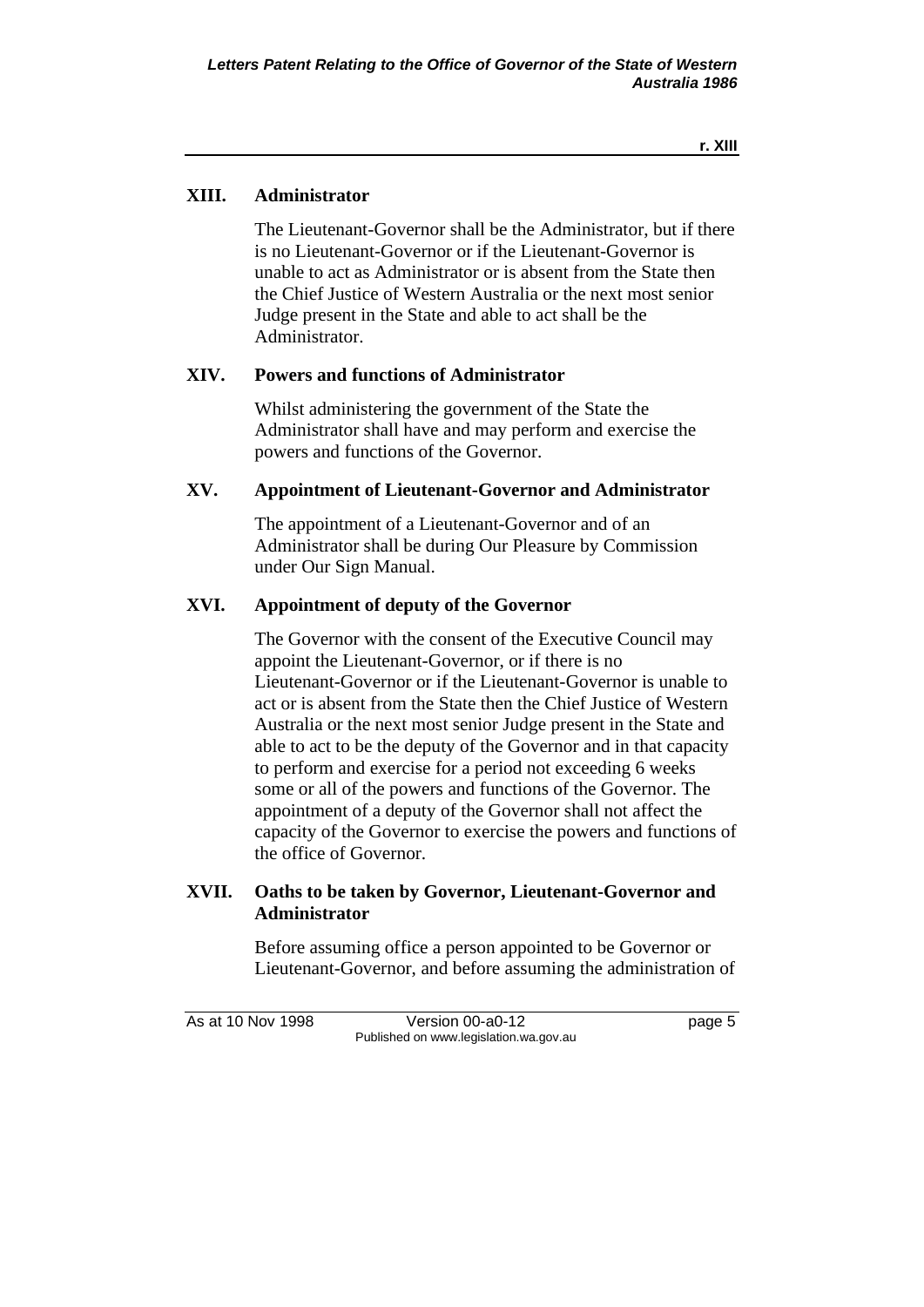#### **r. XVIII**

the government of the State an Administrator who is not the Lieutenant-Governor, shall take the usual Oath or Affirmation of Allegiance and the usual Oath or Affirmation of Office. Such Oaths and Affirmations shall be taken before the Governor or the Chief Justice of Western Australia or another Judge of the Supreme Court of the State.

## **XVIII. Oaths to be taken by deputy of the Governor**

Before performing or exercising any power or function of the Governor a person, who is not the Lieutenant-Governor, appointed to be the deputy of the Governor shall take the usual Oath or Affirmation of Allegiance and the usual Oath or Affirmation of Office before the Governor or the Chief Justice of Western Australia or another Judge of the Supreme Court of the State.

## **XIX. Oaths to be taken by members of Executive Council**

Before assuming office a person appointed a member of the Executive Council shall take the usual Oath or Affirmation of Allegiance and the usual Oaths or Affirmations of Office before the Governor or the Chief Justice of Western Australia or another Judge of the Supreme Court of the State.

## **XX. Existing Commissions to continue**

All existing Commissions in relation to the office of Governor, Lieutenant-Governor and Administrator and all existing appointments to the Executive Council shall continue in force subject to these Our Letters Patent until revoked.

## **XXI. Publication of Letters Patent, etc.**

These Our Letters Patent, each Commission appointing a Governor, Lieutenant-Governor or Administrator and each appointment of a deputy of the Governor shall be published in the *Government Gazette* of Western Australia.

page 6 Version 00-a0-12 As at 10 Nov 1998 Published on www.legislation.wa.gov.au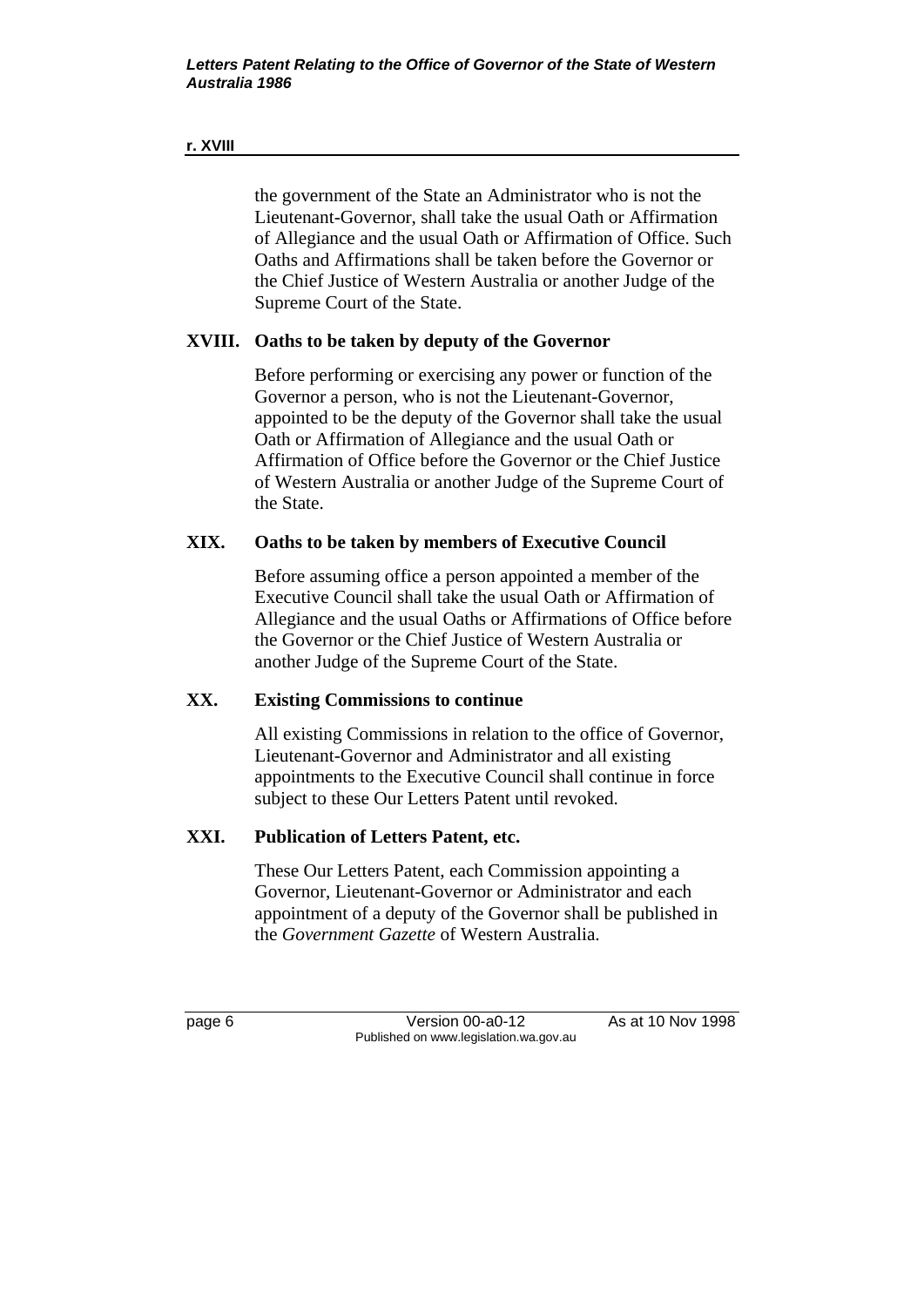#### **XXII. Reservation of power to revoke, alter or amend**

The Power to revoke, alter or amend these Our Letters Patent is reserved.

#### **XXIII. Commencement of Letters Patent**

These Our Letters Patent shall come into operation at the same time as the Australia Acts come into force.

In Witness whereof We have caused these Our Letters to be made Patent.

Witness Ourself at Westminster the fourteenth day of February in the Thirty-fifth year of Our Reign.

By Warrant under The Queen's Sign Manual

[L.S.]

As at 10 Nov 1998 Version 00-a0-12 Page 7 Published on www.legislation.wa.gov.au